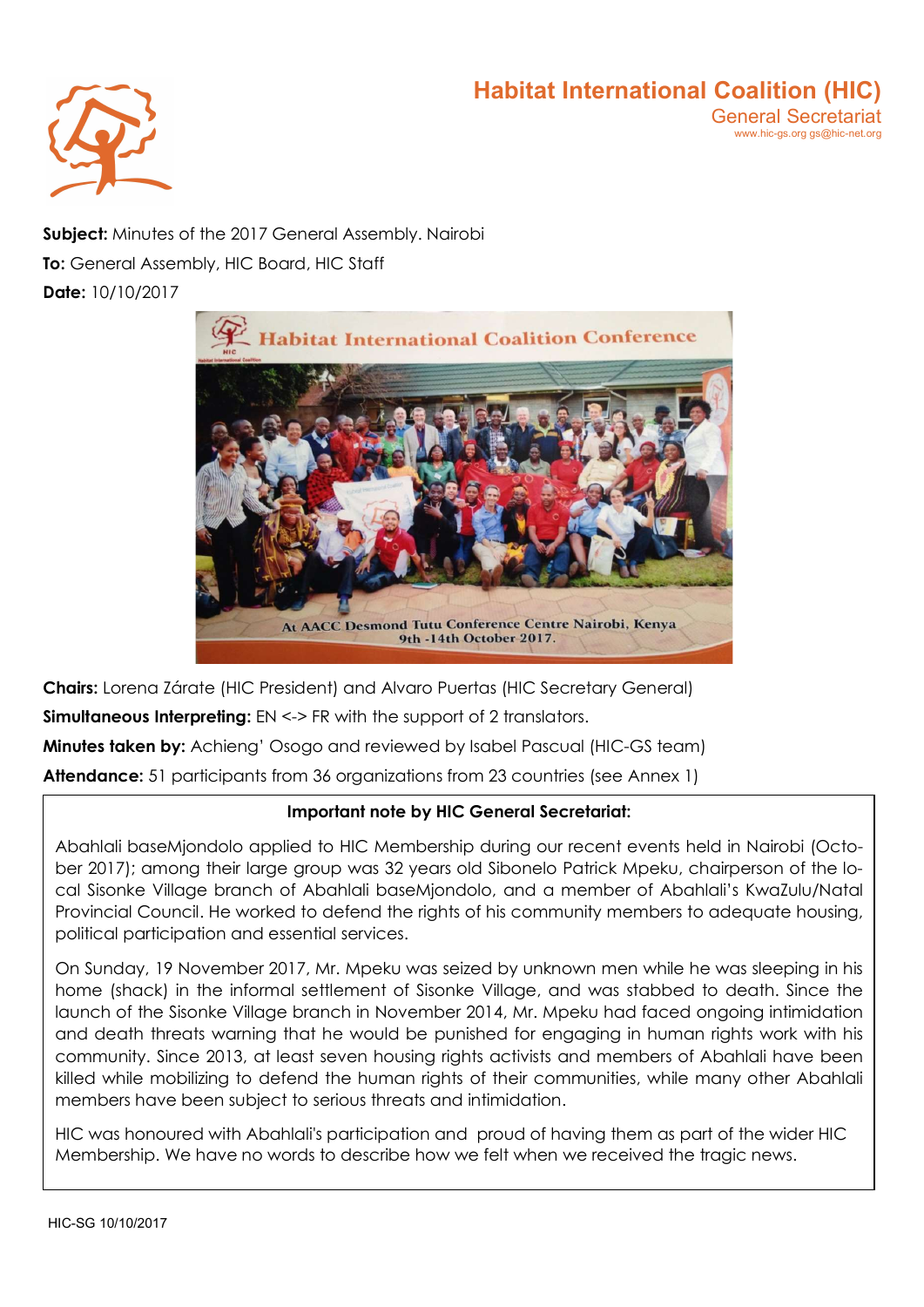



#### 1. Welcome speech

Lorena Zárate, HIC President.Thanked all who were present and said it was exciting to have the Assembly in Nairobi. She explained the agenda, how a General Assembly worked; because she observed that a number of HIC members representatives had not been to any HIC assembly. This was done because the agenda needed to be approved before the meeting began. There would be presentations of different reports for members to know what each one is doing. After the break, there would be an open discussion on ideas, proposals, challenges, initiatives etc. This would be followed by an agreement on how to move forward. She asked for proposals on what people felt had been omitted from the Agenda.

Davinder Lamba, HIC Wisdom Keeper. Welcomed the assembly to Nairobi. He stated that the HIC constitution required a face to face General Assembly once a year. They held a lot of online meetings. He noted that success had been realized by piggy backing on global activities. He announced that Mazingira Institute and Pamoja Trust would host a social event that evening at the Mazingira offices to facilitate further networking.

Klaus Teschner, Misereor in Germany. Proposed to have an overview of Quito since that was the first General Assembly after Quito.

Lorena gave a brief. The last General Assembly (http://www.hic-gs.org/document.php?pid=7019) coincided with the celebration of HIC's 40th anniversary. The assembly paid tribute to the people who had passed away in these 40 years. She grieved the death of Nick Volk (Canada) and Edín Martínez (El Salvador) who had since passed on. She announced that part of the present assembly would be a remembrance of the Quito celebrations, that the photos of some of the departed friends would be displayed. She commented that they did not have photos of the African friends who had since died and requested anyone who had a photo to share it with the secretariat. (More information http://www.hicgs.org/news.php?pid=6986). She reminded the assembly that 2017 was also the 30<sup>th</sup> anniversary of the Limuru Declaration (http://www.hic-gs.org/document.php?pid=2519).

#### 2. Quorum establishment.

Marie Bailloux - HIC-GS. She explained that, according to HIC-SG database, 59 members had the right to vote, from which 23 were represented at the Assembly (19 present + 4 with proxies), meaning this there was quorum for voting which was more than 39%.

Lorena explained that HIC members did not lose their status for not being in good standing. Nonetheless, to be able to vote, a member organization needed to submit its contributions to the Coalition on an annual basis, as described in HIC's constitution and By-law (See article 4 of HIC Constitution http://hic-gs.org/document.php?pid=4795 and section A of the HIC By-Law http://hicgs.org/document.php?pid=5725). Proxies are used when members with the right to vote delegates this right to another organization which is represented and in good standing.

#### 3. Approval of agenda, previous minutes and financial statements.

1. Approval of the General Assembly (GA) Agenda in Nairobi 2017.

CHRA- Canada presented the motion for approval, seconded by DION - Mauritius.

1st voting: 22 in favor, 0 against and 0 abstentions.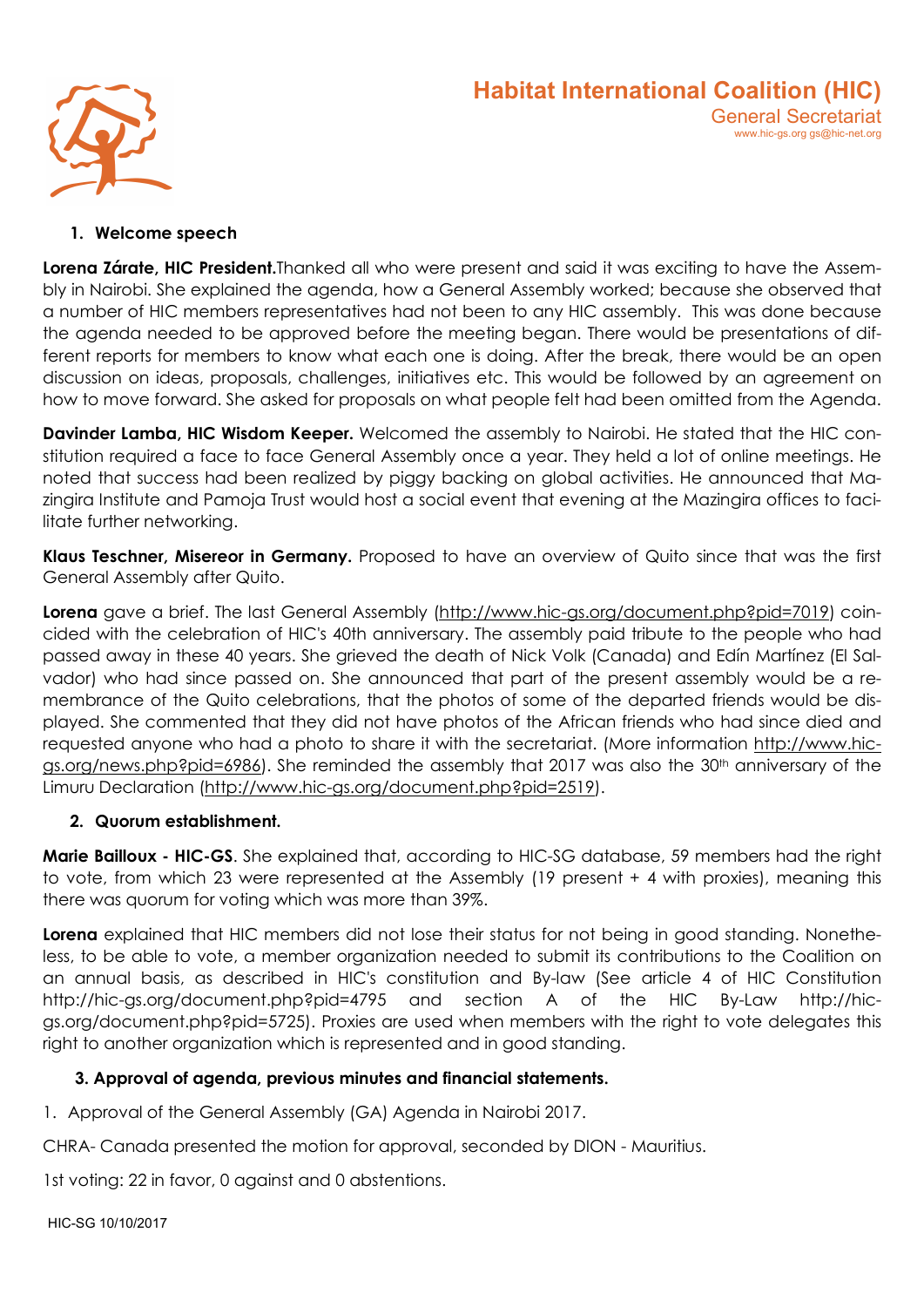

3.2. Approval of the minutes of the 2016 General Assembly held in Quito, which was the biggest General Assembly in the last 20 years. 1/3 of the members were present in Quito. It was clarified that there was no need to have been in Quito to approve the minutes. Members who were present in Quito were asked to make comments if necessary.

The Bartlett Development Planning Unit (DPU) proposed the approval of the 2016 minutes, seconded by the Canadian Housing & Renewal Association (CHRA).

2<sup>nd</sup> voting: 19 in favour, 0 Against, 3 Abstentions.

3.3. Approval of the consolidated financial statement.

Alvaro Puertas- HIC General Secretary. He explained that the reports were ready and available online. Although there was quorum to approve the statements, it is the Board Treasurer who presents the audited financial statements to the Board and the General Assembly for their review. This must be done by Raja Kassab Board Treasurer and representative of the Middle East/ North Africa region. He also felt it was important for all members to vote. He therefore suggested that the votes be cast online and the results will be announced on the website. The process, he said, should be done before end of the year.

# 4. Information on upcoming election process in Africa

The three Board members present introduced themselves: Alex-Europe 1st term, Stephane- North America 1st term and Lorena- President 2<sup>nd</sup> term. Raja – MENA 2<sup>nd</sup> term and Ramiro - Latin America 1sterm were not present. Africa and Asia regions are currently not represented in the Board.

Alvaro Up to December 2016, Africa had been represented by Pauline Yao of Cote D'Ivoire. Attempts to have an election for Africa had encountered challenges because often there was no quorum. After the present week's meetings, HIC would be ready to organize the elections

Marie. According to HIC database, Africa had 167 members, 115 members were approved before 2004. Only 52 members had been approved in the recent years. Some present on that day were not yet members. During the week there would be engagements to understand how to become members. The secretariat offered to share contacts for people to engage with each other in order to revitalize the networking within the region.

Lorena remembered that the African presence has been strong in HIC since its beginnings, and only by strengthening that presence in the present and for the future that HIC is going to remain a truly global Coalition. She explained the procedure: Step 1 would be to establish an electoral committee formed by members from the sub Saharan region, in contact with Álvaro and Marie; the first task would be to confirm the electoral roster: who are the members in good standing who could participate. Step 2 would be the establishment of the candidates. The position is one but required two people, one as an alternate and of different gender. This should be completed within the next 6 months.

Hemsing Hurryngg - Development Indian Ocean Network in Mauritius. 1. What is the term of office for board members? 2. What is the role of the alternate? 3. What happens in case the first two slots in a contest are won by the same gender?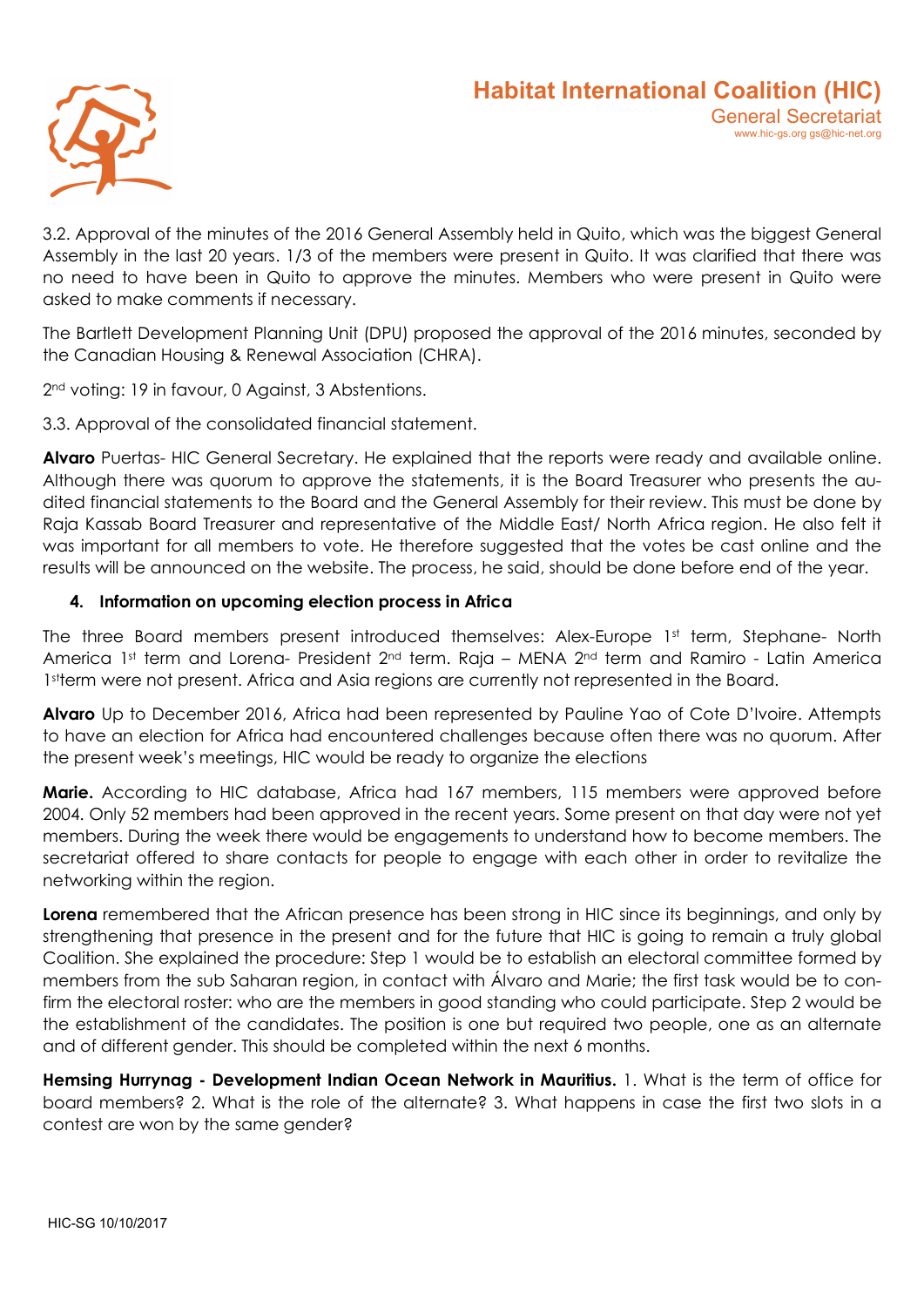

#### Answers:

1. Lorena. Term is 4 years, which is renewable for one time.

2. Lorena. The alternate has the same responsibilities, duties and rights as the regional representative (HIC By-law, articles 62 -69 http://hic-gs.org/document.php?pid=5725). The two coordinate all the time. The alternate can participate in all Board meetings but only one member per region is allowed to vote. If both members were present, the alternate doesn't vote.

Alex Fredriani - The Bartlett Development Planning Unit in United Kingdom. As per the experience in Europe, the alternate played a key role in representing the Coalition, mobilizing members and strategizing around the organizations within their region.

3. Lorena The first person keeps their position and the first of the opposite gender assumes the alternate position. Currently, there were 3 men and 2 women on the Board; so she appealed to Africa to elect a woman.

Malick Gaye - Environment et Développement du Tiers - Monde in Senegal. He proposed a meeting of the African members to understand the election process in detail. He invited the people present, so that they could think through ways of strengthening their ties. He offered himself to be part of the committee. He requested the board to consider splitting Anglophone and francophone Africa. The Secretariat only ensured quality, but the actual work was for the members to do. He was excited that there was a pool of new members who were really devoted.

Lorena. The spirit behind a seat in the Board is to represent membership that is actively engaged. The decision to merge Anglophone, Francophone and Lusophone Africa was arrived at because of the different constraints. This could be reviewed but it required active membership. She pointed that, according to the Constitution (see Art. 8 http://hic-gs.org/document.php?pid=4795), it is also within the Board's powers to appoint/ designate people/organizations to represent specific issues currently missing on the board (social movements, women's and/or feminist movement, discriminated groups and minorities.). These people have voice but not voting rights. This could also be considered for strengthening Africa´s presence in HIC.

Ifeynwa Ofong - Women in Development & Environment in Nigeria. Africa has several sub regions e.g. East African Community (EAC), Economic Community of West African States (ECOWAS), Southern African Development Community (SADC) and the Economic Community of Central African States (ECAS). Movement within the sub regions is very easy, but movement to other regions is difficult. In thinking about how to firm the membership of Africa, she advised on the strengthening of the sub regions with support from the secretariat.

Emmanuel Mukubwa - Shelter and Settlements Alternatives in Uganda. He requested the secretariat to develop a timetable that would inform activities towards the elections.

**Alvaro.** He advised that it could only be done with the elections committee. It was agreed that the members present establish the committee during the week for work to begin. He also mentioned that elections were conducted online.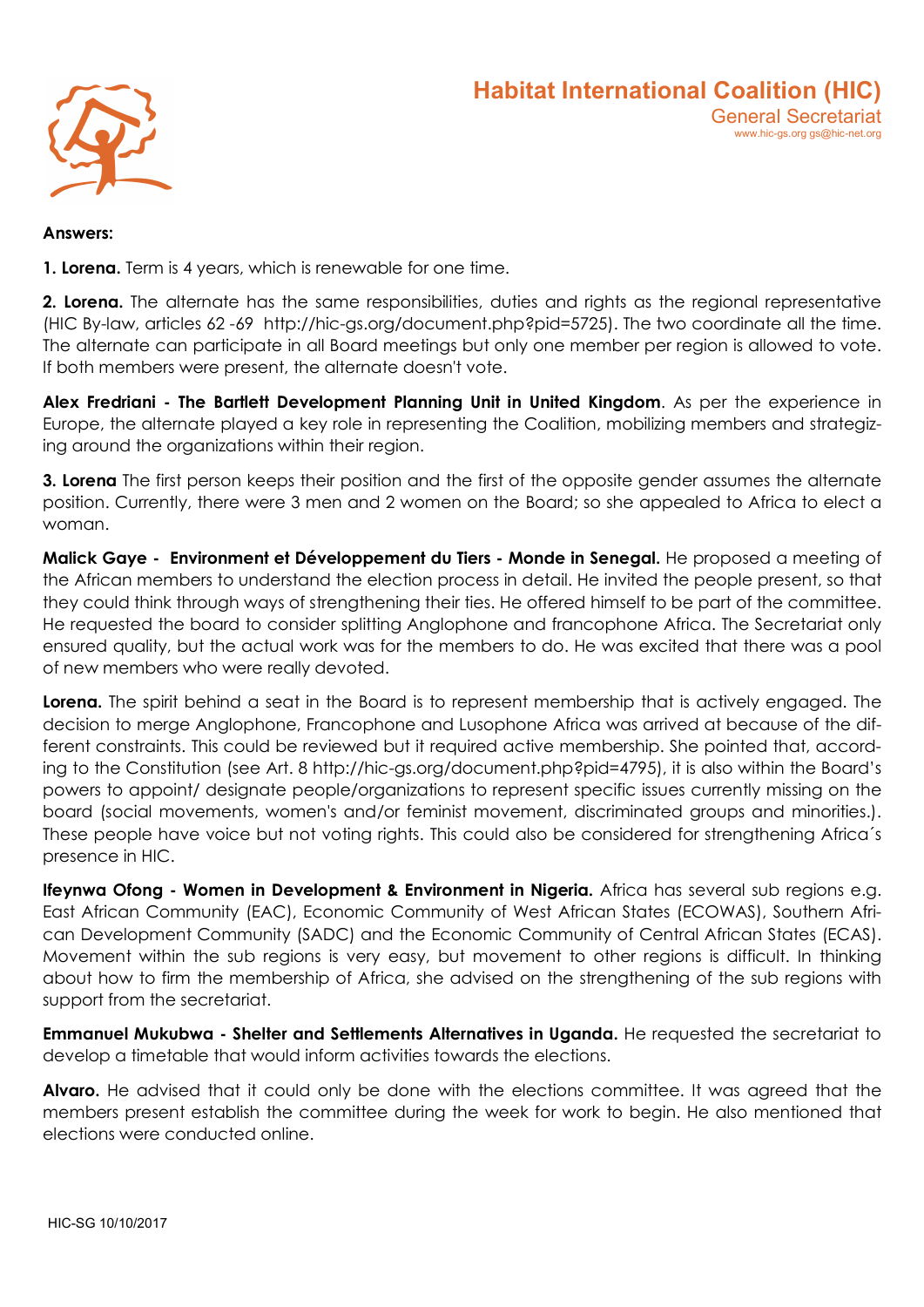

**Marie.** She commented that currently there were only 12 members in Africa who could participate in an election. She lauded the interest in elections but indicated that the members present had to stimulate people to contribute and participate in HIC activities in order to raise the number of people who could participate in the election.

Klaus sought clarification on what constituted membership, wanted to know why the numbers had sounded high but there were no members to participate in an election. For organizations that were present, what was the process like, how fast was it?

Marie. According to the available records, 102 African members had never contributed -with fees nor in kind. For the past year, only 12 have contributed and are therefore able to vote. To be able to vote, a member had up to two weeks before the election to regularize its contributions. To be a candidate, one had to have been a member organization in good standing for at least one year.

Lorena. Membership application process is online and is quite simple. Once applications are received, Marie checks with the corresponding Board member, the reference center and/or other HIC Members of the region to see if they know the organization and have information that would affect the application. If no objection is raised, the new member is approved. Then members begin to contribute. Contributions are only valid for one year (12 consecutive months).

**Malick.** Requested an evening meeting, to agree on a number of things that will make the elections possible, but also strategize for Africa.

Alex. What is the minimum number of people to have an election? Could duties be assigned to help organize activities?

Marie. In order to be valid, 10% of members in good standing should participate in an election (HIC Bylaw, article 47 http://hic-gs.org/document.php?pid=5725).

# 5. Reports from Reference centers (more details available at HIC 2016 Annual Report, see http://hicgs.org/document.php?pid=7219)

#### 5.1 Secretariat Report

Alvaro gave a summary of the Habitat III activities report from the Secretariat. He explained that in order to reach HIC Members and other stakeholders, HIC participates in global fora. The Coalition also hosts its events within these fora, such as the World Social Forum or UN Habitat events among others. This allows meeting with partners throughout the world with the objective of strengthening the Coalition. For example, in Quito, in addition to participating in the Habitat III conference, HIC was also represented at the alternative fora: the Social Forum in Resistance to Habitat III, FLACSO Seminar, CITE and PUCE fora (More information at HIC compilation on Habitat III http://www.hic-gs.org/news.php?pid=6986).

Lorena. Besides those, spoke also on the global activities of the Global Platform on the Right to the City. She explained that the Platform had a facilitating team which consisted of colleagues from HIC and POLIS. The Platform focused on four main areas: advocacy, research and training, communications, networking and building alliances, towards strengthening the people process for having their own habitat. As HIC President, she has also participated in international fora on social and solidarity economy,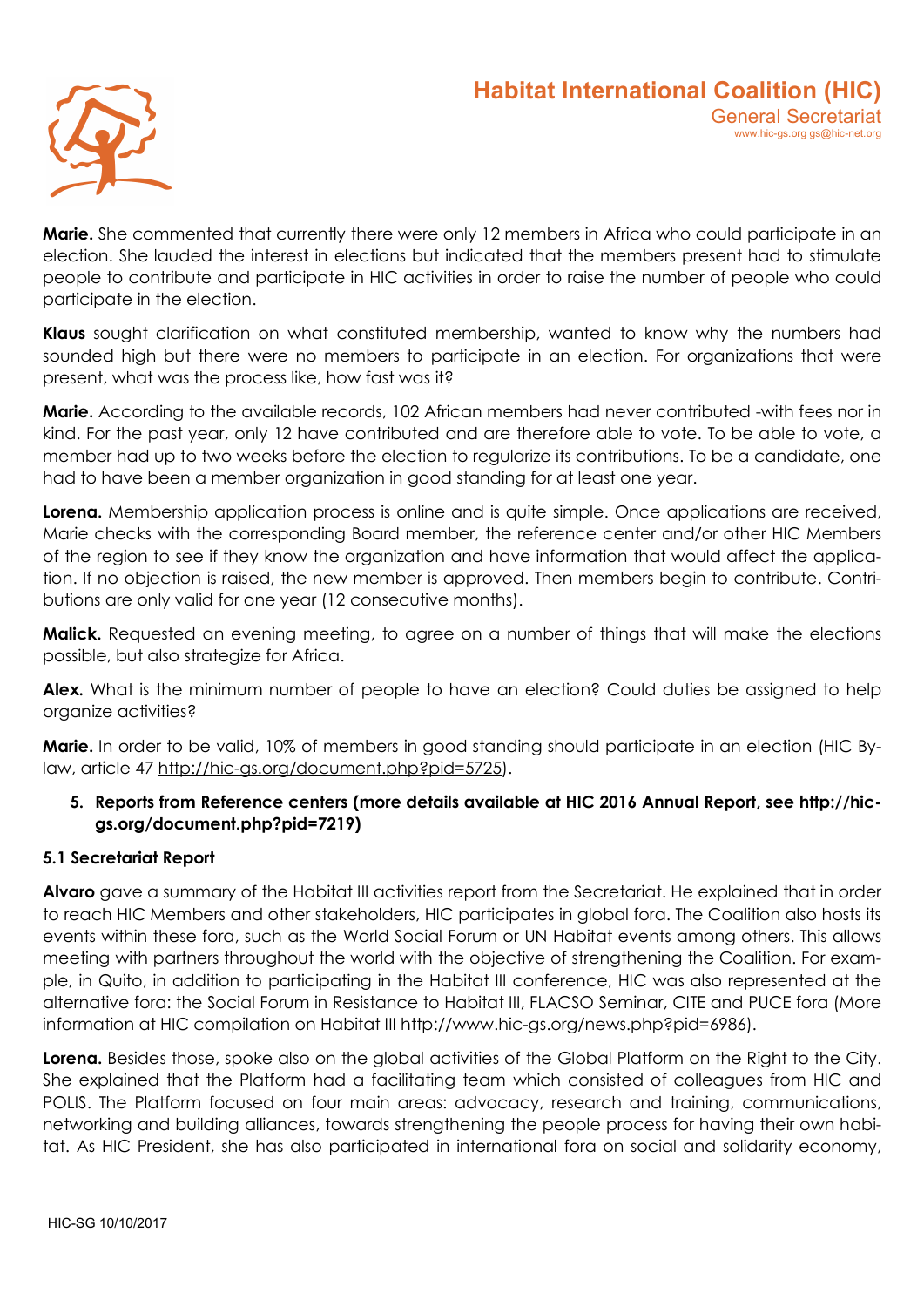

access to land among others, as well as within the UN system, specifically with the special Rapporteur for Adequate Housing and her global initiative called The Shift.

# 5.2 Latin American Report

Ramiro, HIC LA Board Member, and Silvia's, HIC-AL coordinator, presentations were done by Alvaro. HIC-LA conducted regular sub regional strategic-participatory planning workshops in order to strengthen the regional and the Coalition's coordination. They also collaborated with other members in Europe. Latin America has very good communication with its members. The groups were well organized with representation of different countries. They also had regular publications with members' contributions. They had links with their local media and academic institutions which allowed them to publish and disseminate articles. Alvaro concluded by pledging the secretariat's support for Africa, and supported the idea of adapting the sub-regional Latin American strategy to the African context.

# 5.3 MENA Report

Ahmed Mansour - HIC-MENA in Egypt. He shared that they were involved in activities on natural resources: Such as the Right to Water Forum in Arab Region (RWFAR), to enhance the human rights approach in the policies, development projects related to water issues and set an alternative Agenda against the global Agenda that effect the human rights to water in MENA region. As well as HIC-HLRN participated in the two regional reports on the situation of the right to water in MENA. For the application of the Voluntary guidelines on the Responsible Governance of Tenure of Land, Fisheries and Forest in the Context of National Food Security (VGGT) (http://hlrn.org/news.php?id=p2tlaQ==#.Wgqug2hSzIE), HIC-HLRN engaged in several events at global level with the International Planning Committee (IPC) and FAO to promote and apply the VGGT at regional level. They were also keen on the Right to the City Forum and had been putting pressure on their governments to be sensitive on Right to the City, through project of Sanctuary in the City Beirut that aimed to enhance the principles of the right to the city in the state responding to the refugee's crisis. They had engaged in the reparation to the victims of lands rights in Yemen by applying the counting costs tool in assessing the costs of the impacts of the land rights violations during the time in war and conflict, and are currently focusing on strategic advocacy and land rights in MFNA.

#### 5.4 Housing and Land Rights Network (HLRN) Report

Joseph Schechla - HIC-HLRN in Egypt. HIC-HLRN focused on the new urban agenda and the inventory of the gains and the losses of Habitat III (http://hlrn.org/img/documents/Gains%20and%20Losses%20of%20Habitat%20III.pdf). They advocated to make Human Rights and international treaties relevant to the New Urban Agenda in the light of the present realities in the human settlements. HIC-HLRN worked with a lot of experts and organizations like FIAN, Amnesty International, Minority Rights group among others, to contribute to the CESCR's new general comment on land. Annual report focusing on forced evictions was due and they would use the information in their database. HIC-HLRN involved with other regional CSOs on determine and describe the "Landless" and how they should be included and considered in a global policy agenda. HIC-HLRN conducts a regional project in cooperation with the IPC to support the small-scale producers in MENA region.

#### 5.5 North American Report

Stephane Corriveau - Canadian Housing & Renewal Association in Canada and HIC North America **Board Member.** He announced that in North America work was done in Canada and the US. In the US.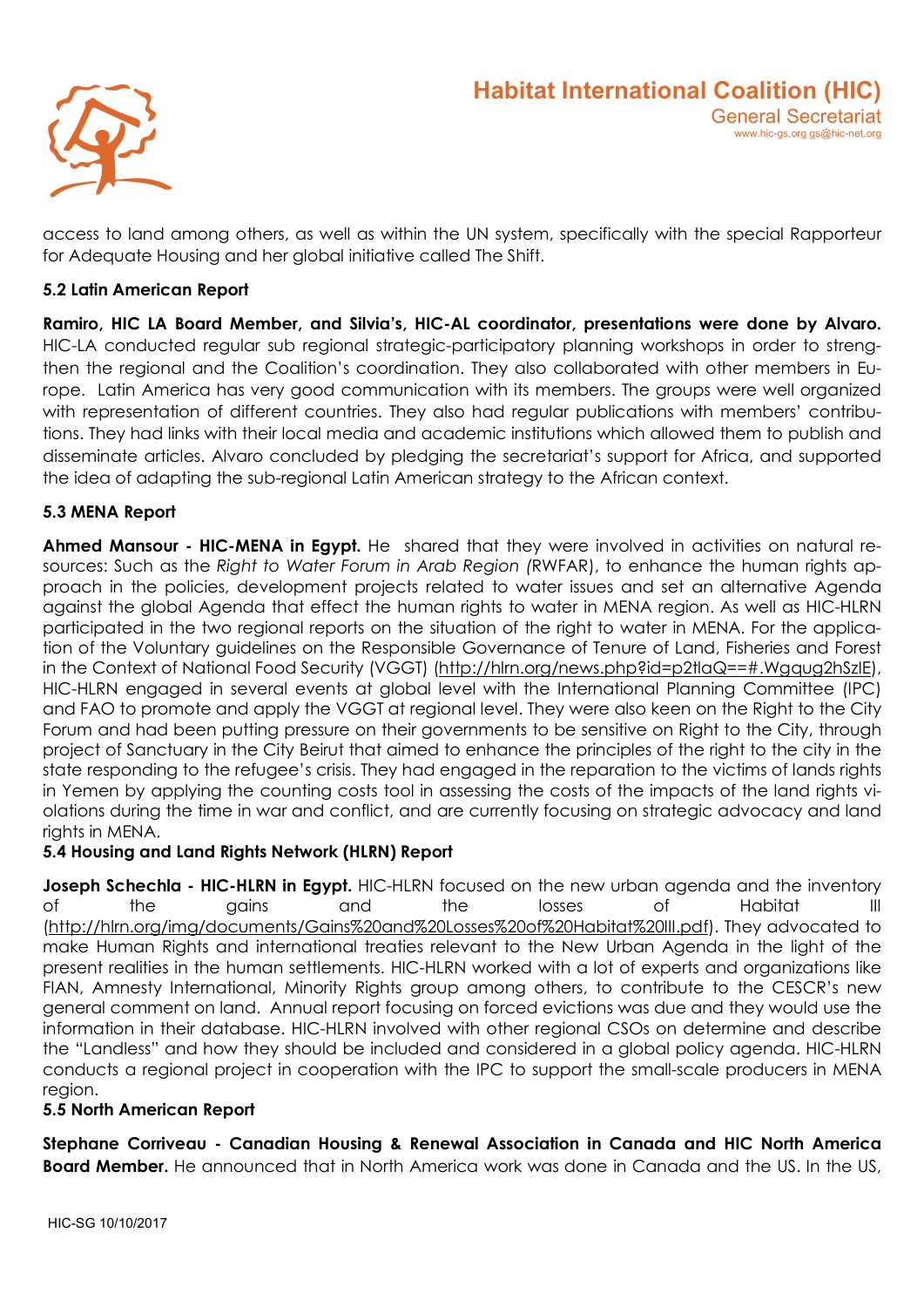

Trump is having terrible impact on the policy on housing. The person in charge of housing in the US had said the 'State had nothing to do with housing" so it was clear that he would do anything to block and destroy anything towards state involvement in housing. On the other hand, in Canada, after 25 years of neglect by the government, it had now set up significant funding on housing and infrastructure. There are about 1.5m families that do not have access to affordable houses. 98% of people with no housing were indigenous people. For 5 years the movements had organized demos and finally the government had accepted there were challenges, so it is a wait and see. The federal government has been organizing consultations and a national housing strategy should be announced later this year.

# 5.6 Global Platform on Right to the City Report

Nelson Saule - Polis Institute in Brazil. GPR2C is going to have a planning workshop in Nairobi (later this same week) to finish the strategic plan for 2018-2021. In previous years, the platform held regional meetings (Johannesburg, Barcelona and Surabaya) and was very active within the Habitat III process. GPR2C had started advocacy programs with the Africa Union on the Sustainable Development Goals. He extended an invitation to members present to join the GPR2C activities and processes.

#### 5.7 Europe Report

Alex explained that in the recent past, Europe had experienced a series of austerity measures which had affected housing. For a while HIC in Europe had not been working together, but their present circumstances had necessitated their working together. There were local and regional engagements with an interest to learn from the activities of other members.

Irene Escorihuela - Observatori DESC in Spain. She explained that there had been lots of evictions in Europe, particularly in Spain. Observatori DESC, her organization, had appealed to the UN Economic Social and Cultural Rights Committee regarding a case against the Spanish Government on evictions and the UN had taken a decision that Spain was violating Human Rights. They also participated as Amicus Curiae in a different case of eviction on a rented house where again they had won. They are in the process of creating a CSO to push the Spanish government into implementing the decisions of the UN Economic Social and Cultural Right Committee. In the process to Habitat III they helped prepare a thematic event regarding public space in Barcelona.

Barbara Lipietz, The Bartlett Development Planning Unit in United Kingsdom. She stated that DPU worked with HIC partners to look if National Reporting processes to inform the NUA were voicing the interest of CSOs through Right to the City and HIC. They had also worked with HIC partners in Africa on collecting information that would come from CSOs on an African dossier which they were developing. They had equally participated in discussions on Land Rights versus Rights to Land and the need to take a more territorial view rather than focus on the urban.

Alvaro talked about the African Regional Meeting of the Policy Forum on Development by the European Union. This forum gave an opportunity for HIC to be represented in policy formulation at which there was determination of where the European Union would allocate its funds. Malick Gaye (Environnement et Développement du Tiers-Monde, Senegal) and Korotimi Thera (Coopérative Féminine pour la Protection de l'Environnement, Mali) participated as panelists.

#### 5.8 African Report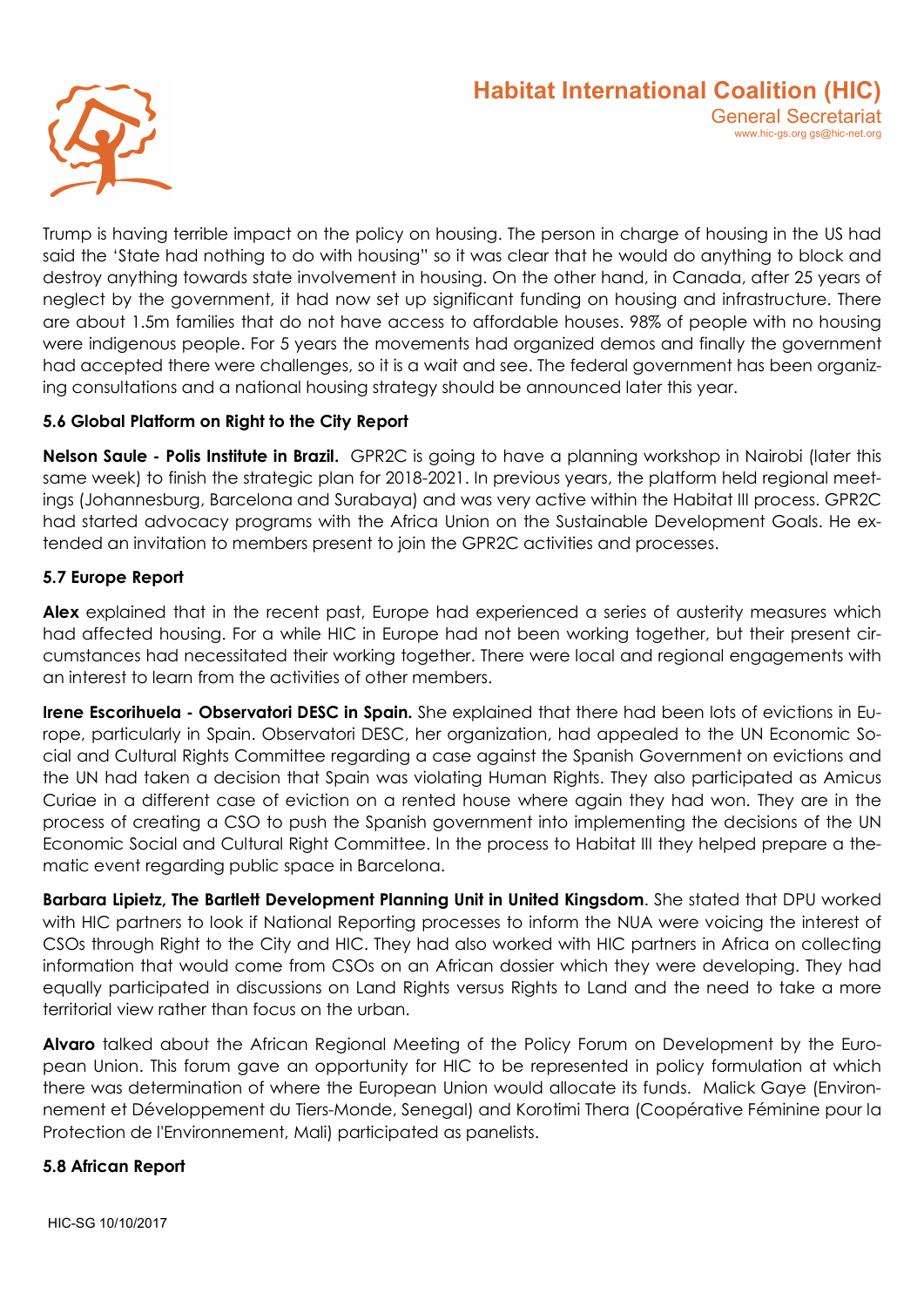

#### Anglophone Africa

**Davinder, Mazinaira Institute in Kenya.** They hosted the HIC and GPR2C meetinas in Nairobi. Kenyan CSOs for Habitat III had hosted a workshop to do post Quito Assessment and to integrate a broader East African membership of HIC. Pamoja Trust was spearheading it with a view to building solidarity. HIC, led by Mazingira Institute, has become member of the coordinating committee of the CSO mechanism for the committee on world food security based at Food Agricultural Organization. In 2010 there was an invite to develop the urban food constituency and since then, HIC members have been contributing to that process.

At the national level, the Kenya CSO caucus has been playing a key role in the politics of strengthening the UN Habitat. Kenya had been designated to draft the resolution to be developed between 18<sup>th</sup> and 21st October 2017 on behalf of the member states for the second committee. The outcome of that would go to the UN General Assembly. Anglophone Africa had adopted the evictions tool into a comprehensive tool to deal with 2007 post election violence in Kenya.

#### Francophone Africa

Yves Joël Zoffoun - ONG BETHESDA / DCAM in Benin. There is a sub regional process currently on course that consists of working for the global convergence of the fight for land, and water. The idea had been to have a global convergence but in Tunis, focus reduced to West Africa. They then held a meeting of 12 countries in Mali at which they achieved the convergence. They made a declaration and set up a committee to work on an agreed action plan. All social movements were informed that there was a body to fight for water and land. It has membership in Niger, Burkina Faso, Benin and Nigeria among others. They chose to end in Dakar because there was an activity with the Global Network on food and nutrition. Other than the Caravan, they set up a national platform at which they worked as editors.

#### 6. Plenary

#### Anglophone

Steve Ouma - Pamoja Trust in Kenya. He was concerned about the strengthening of the nucleus of HIC in Africa. He challenged the assembly to think of ways to expand HIC membership. He drew the attention of the assembly to two issues: The first one was the emergence of extractive industry in the region and its impact on displacement. The tool that was being used for Internally Displaced Persons in Kenya could be used for benefit sharing. The second issue was that HIC has a wonderful toolkit (http://www.hlrn.org/toolkit/) which he felt was underutilized. He wanted to know how it could be used to build and advance the livelihoods and dignity of the poor.

Hillary Zhou - Zimbabwe People Land Rights Movement in Zimbabwe. He celebrated the Mugabe land reforms for having benefitted small scale farmers in Zimbabwe. The present issue was victimization of the beneficiaries of the land reform. Issues to do with land were dealt with by the land commission, which was constituted recently. They were lobbying government to make funds available for dispute resolution on land issues.

Emmanuel Chungu - Mizhipa Housing Cooperative Society in Zambia, He described the role of his organization as one that mobilized households to build houses using the cooperative concept. They used members who were brick layers to do the work. They were encouraging youth to gain skills to be later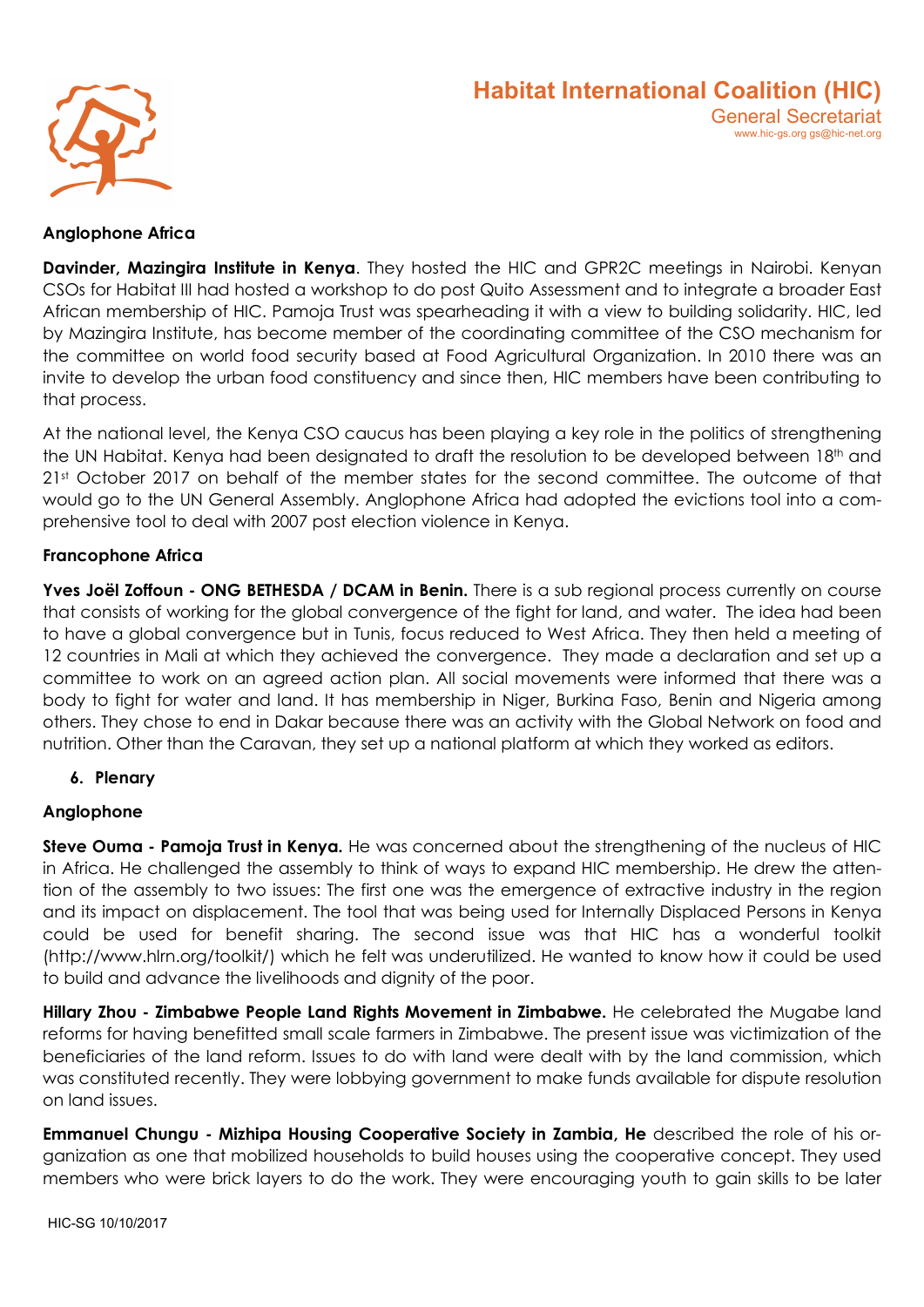

employed in community construction works. He hoped to get diverse information, enhance his capacity and to learn about the Counting the Costs of Eviction tool (http://hlrn.org/spage.php?id=p2s=#.WgF9EmhSyUk).

Emmanuel Mukubwa - Shelter and Settlements Alternatives in Uganda. He announced that they had formed a housing network of 6 countries which they wanted to enroll into HIC towards strengthening HIC in Africa. He also acknowledged the importance of HIC's contributions to the HIII process.

David Ngige, Dajopen Waste Management in Kenya. Whose objective was tackling the economic, social and environmental conditions of vulnerable communities through a community-based waste management strategy. They collected waste and made bi products, e.g. organic fertilizers which they sold for profit. They had won numerous awards.

Gabriel Marite Ole, Sunya Ward Education and Training in Tanzania. He started by narrating the words of a childhood song among the Maasai community; "my bird, it is now sun down and you don't have a place to sleep, you will feel coldness of the night, it will rain on you and the wind will blow you. Who will stand for you to have a house to live?" He said that when they sang it as children, they never knew that one day they would be homeless. He wondered who would stand for the homeless. He explained that all the major towns in Kenya had belonged to the Maasai and even had Maasai names, which he believed was the reason he had seen cattle grazing in Nairobi town. He drew a comparison between housing in towns and in the villages. He reminded HIC not to forget the rural communities and increase the literacy and knowledge of the more disadvantaged, in particular in the field of construction.

Thapelo Mohapi - Abahlali Base Mjondolo in South Africa. The largest social movement post apartheid South Africa. The movement had managed to fight for land in South Africa. On the 4<sup>th</sup>of October they celebrated the 12 year anniversary. Evictions had returned in South Africa, in too many occasions at gun point in what's a democratic country. They appealed to members present to help put pressure on the South African government. The week before, a woman was attacked during a forced eviction and was still in a comma. They had sued successfully to stop forced evictions but the government had ignored the court ruling. 7 communities were involved in those brutal evictions. He pleaded the assembly to expose the South African government for the violence it was exerting on the poor and requested assistance with statements and campaigns. He explained the importance of preventing the violations and complained about the recurrent use of violence in his country.

Lorena. The situation in South Africa is critical. HIC offered to work with Abahlali to seek support and dissemination at the international level. As immediate steps, she mentioned that there would be two moments to take advantage of the following day: the public event at which they could share the South African situation. She also stated that there would be a launch on a campaign on forced eviction and Abahlali was asked to speak and participate in the campaign.

Ifeyinga Ofong - Women in Development and Environment in Nigeria. Her organization works on eviction in Lagos, Abuja and other big cities where they target at widows who had no sons. She also worked with grassroots women and some of the activities they conduct included capacity building and increase awareness of community leaders and gatekeepers among other things, on the right of women to own property. Culture and tradition are a huge obstacle. Women get themselves pregnant after the death of spouses with the hope of getting a male child, in order to inherit land. A strong HIC regional network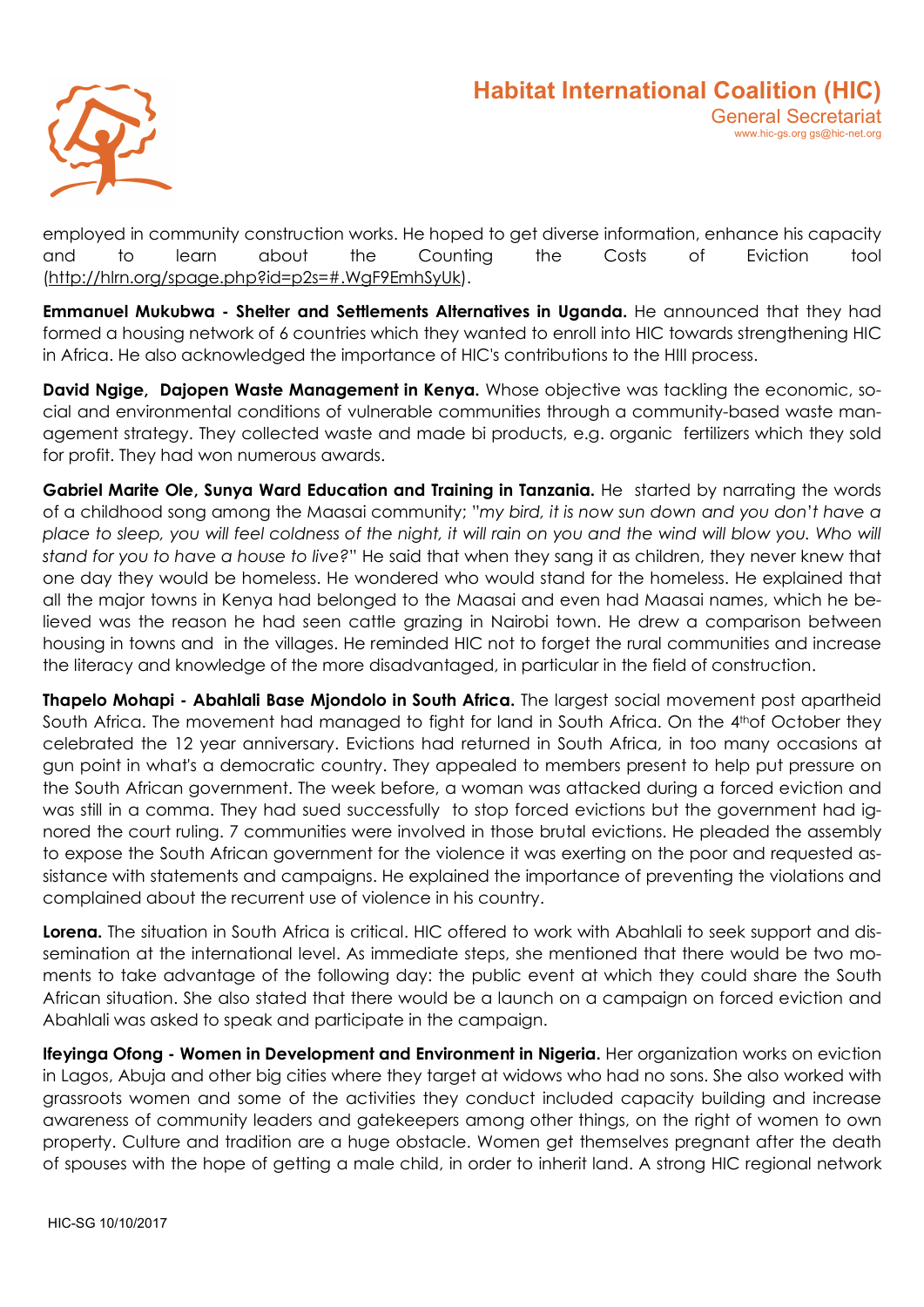

would translate to a stronger Coalition. She had represented HIC in UN's fora and highlighted the importance of strengthening the Membership in Africa.

Hemsing Hurrynag - Development Indian Ocean Network in Mauritius. He explained that DION's work goes beyond housing, his organization representing a diverse territory of small islands. The system in Mauritius was such that houses were either constructed by individuals or by the Mauritius Housing Corporation. Housing was not free, even for the poor. But the amount paid was minimal and had an element of interest, but this interest was not included in the case of low income families. DION has supported the local communities with assistance to negotiate mortgages and to get property titles.

Allan Cain - Development Workshop Angola. They have been engaged on movement in Urban Land Reform, prepared Angola's Habitat III national report and lobbied the government to support the inclusion of Right to the City. Their future vision was to build on research work and focus on social housing in Angola.

Aditja Kumar, Development Action Group (DAG) in South Africa. He stated that it took the government between 7.5 to 11 years to upgrade informal settlements and there were 2,700 informal settlements nationally; the government would never upgrade all housing in his life time. DAG focused on three things: First was capacity development for CSOs under which they supported 80 organizations in the Western Cape. Secondly, they were moving away from state subsidized housing models to regularizing tenant blocks in order to speedily implement change on the ground. Finally, they focused on advocacy towards making inner city land available for social and affordable housing. DAG is currently moving to do more ground work and is focused on mobility and land value capture.

Marie Huchzermeyer - Centre for Urbanism and Built Environment Studies (CUBES) - University of Witwatersrand in South Africa. She explained their work as a mixture of pedagogy and activism and a very close relation with other institutions and grassroots movements such as Abahlali or Planact. She added that two of CUBES' main topics were right to the city and spatial planning. She concluded recommending the stablishment of close ties with SERI (Socio-Economic Rights Institute of South Africa).

#### Francophone

Armand Nouwe, Codas Caritas Douala in Cameroon. They had brought together 11 family groups that had not been paid according to the law and were under threat. They equipped families to defend their interests by helping them come together against forced evictions. They had developed a bill on Housing which they were lobbying for since the regulation on Housing in Cameroon is weak. They mobilized local groups to defend this bill.

Eliane Sylvie Mfomou- Coalition Des ONG et OCB du Cameroun Oeuvrant dans le Domaines Des Etablissements Humains (CONGEH) in Cameroun. They lobby at national and traditional religious levels to have the rights of women towards land addressed. Their mode of communication is via text messages which Congeh simplify for masses to understand. There is potential in working in rural areas. CONGEH other main themes are access to land, social development in rural areas and sanitation projects for rural communities.

Daniel Nzonze - ASSOAL in Cameroun. There are massive constructions in spaces without basic amenities in what he described a situation of "massive growth with anarchy", including an increasing number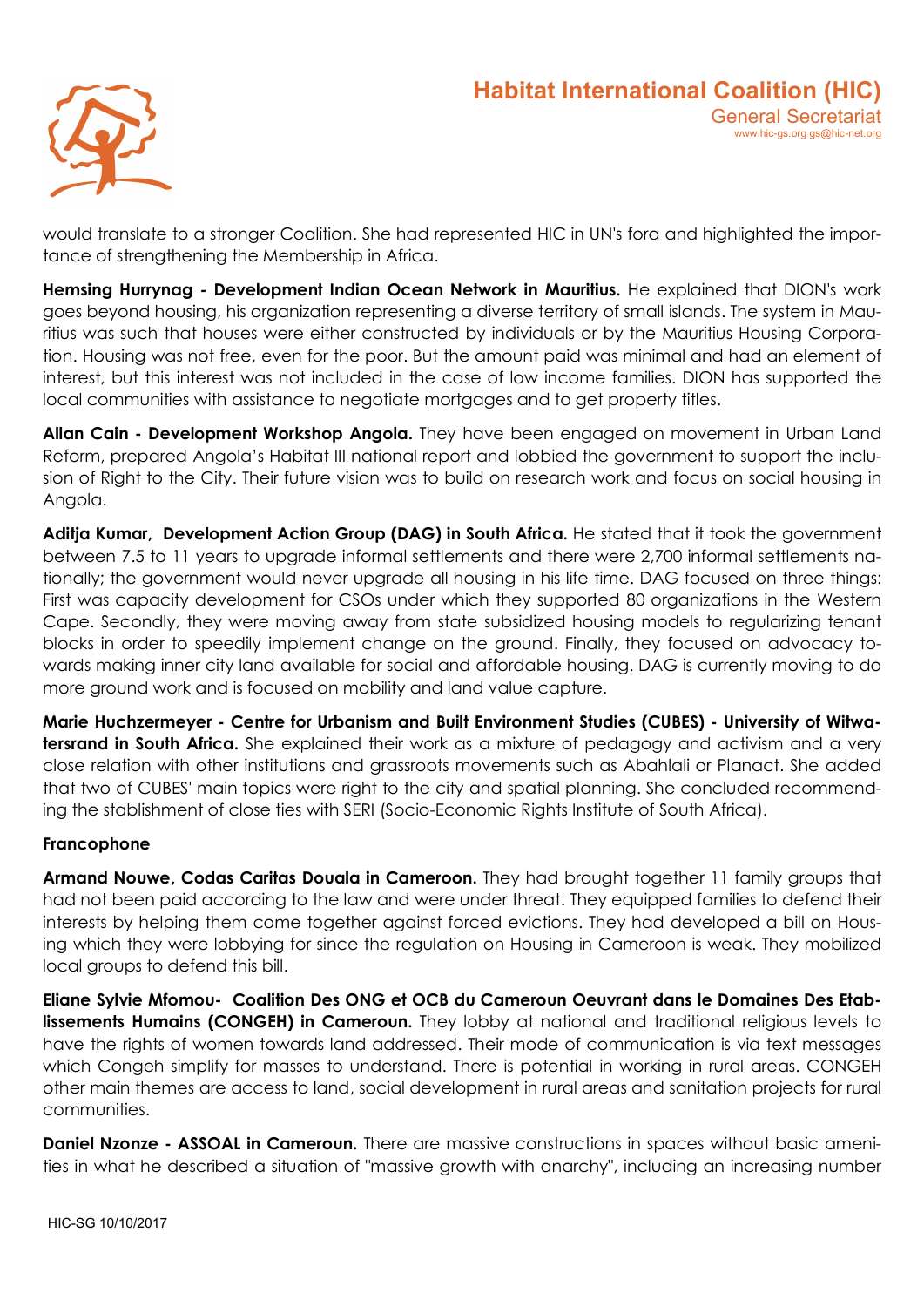

of forced evictions, lack of housing and security of tenure. They were running an advocacy campaign after which they would set up an observatory on ESCRs for collecting complaints for which they already had a toll free number. There were popular tribunals in Doula and Yaounde which were drafting alternative reports on housing. They offered help through legal aid, social help and administrative support. They had won a number of court cases. He also explained ASSOAL's collaboration with ESCR-net and their work building housing cooperatives.

Dominique Essonno - Reseau National des Habitants in Cameroun (RNHC). They work on right to housing. They have numerous networks and referred people to the organizations that assisted them, whenever they were affected. They guide people who live as squatters, give information on how to apply for title deeds, construction permits, etc. They also helped organizations to mobilize along housing cooperatives.

Moussa KA - Nairobi People Settlement Network in Kenya. He thanked HIC for the opportunity to participate in the GA and explained their work with local communities, in particular in the field of housing and infrastructure. He also highlighted the support from ENDA.

Jean Eudes Noumegne - FAPEFE in Cameroun. He explained that FAPEFE became HIC Member thanks to CONGEH. They have been working for more than 20 years with disadvantaged women in the field of education, access to land and environmental issues.

Fatimata Sore / Zongo - Coalition Nationale pour L'Habitat in Burkina Faso. The coalition brought together women scientists and other professionals in Burkina Faso. Their mission was to protect the right to adequate housing. They sensitized people on the laws that existed, documented laws and translated them into local languages. They had micro finance institutions that worked with women. They also fight desertification and encouraged women to use renewable energy, majorly targeting women who manufactured local beer since they required a lot of energy and therefore tended to use a lot of wood. They had managed to be part of the different commissions where land issues were discussed and had launched 100,000 houses. They have collaborated with ENDA and CONGEH to promote the right to housing.

Malick Gave - Environment et Développement du Tiers - Monde in Senegal. He gave details of the Policy Forum for Development meetings (see point 5.7; last paragraph of the Europe report). He explained that the main issues discussed were African cities and their economic contribution, the governance of cities in the continent, environmental concerns and conflicts between national and local governments.

#### 7. HIC@Africa: Plan of action

Section 6 was followed by a short summary from the moderators. This shouldn't be considered as a Plan of Action but as a guide, including the main topics discussed during the plenary: themes, population groups, actions and expectations.

7.1 Main Themes

Access to land and housing / Rural and urban relations / Basic services (in particular energy) / Food sovereignty.

7.2 Main population groups: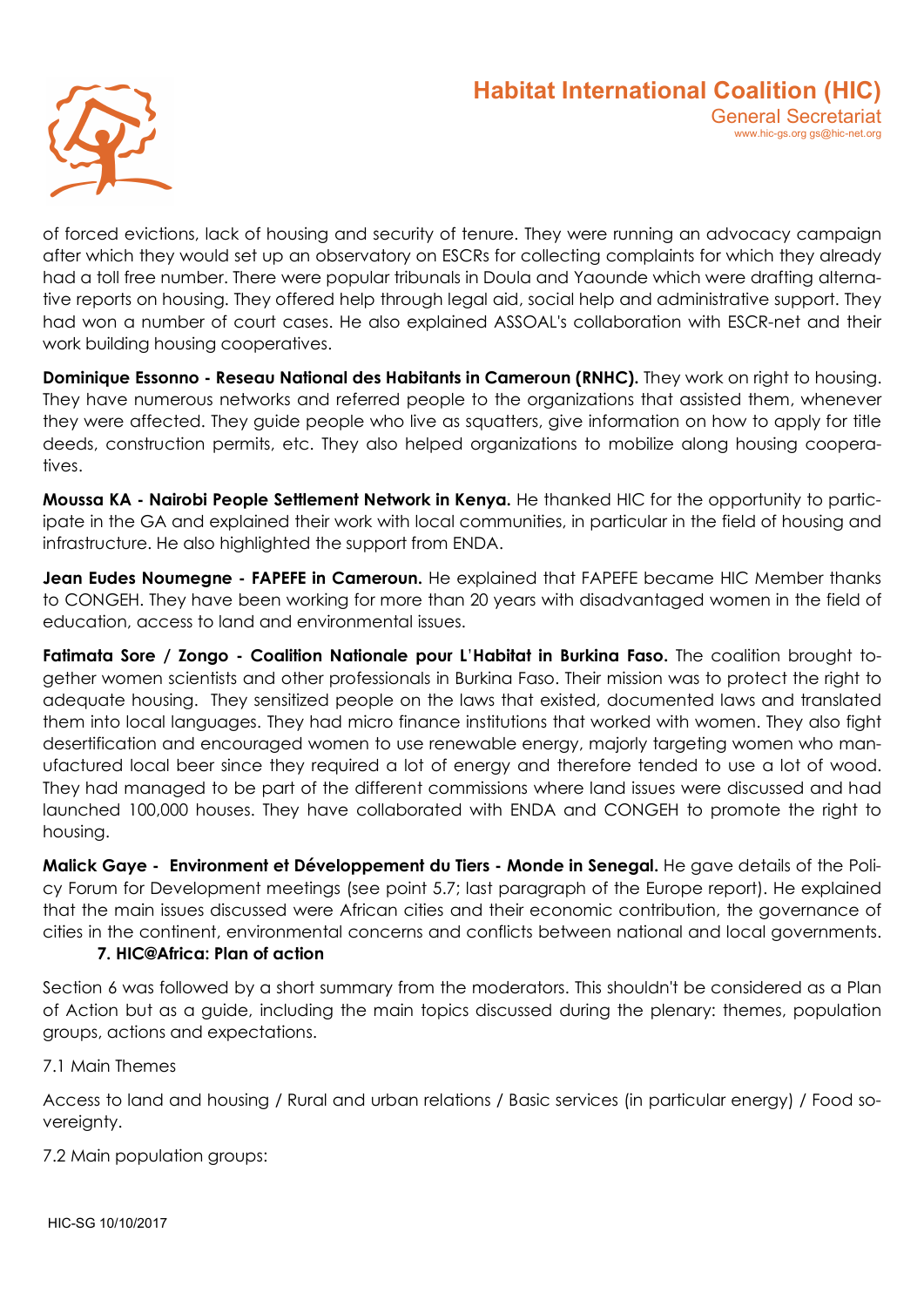

Youth / Children / Women / Gender issues

7.3 Main actions

Judicial / Legal actions / Courts and rule of law / Legislative and policy making / Housing production / Exchange of knowledge and experiences.

#### 7.4 Main expectations

Strengthening the Coalition in Africa / Connecting the regional work with the global agendas / A common advocacy plan / Building solidarity among Members and act together against violations / Create decision making spaces / Avoid false urban-rural dichotomies / Understand Habitat as the common space-definition for urban and rural issues and people and use the Members expertise on the different topics.

Assembly ended with a vote of thanks from HIC President who called on create working groups at the regional or sub regional levels to take some specific action plans: Electoral process being the first. The date and place of the 2018 General Assembly is going to be defined online after consultations with members in all regions. There is a possibility of a dual Assembly, at the occasion of the World Urban Forum in Kuala Lumpur, Malaysia (February) and the World Social Forum in Salvador de Bahia, Brazil (March).

Nairobi, 10 October 2017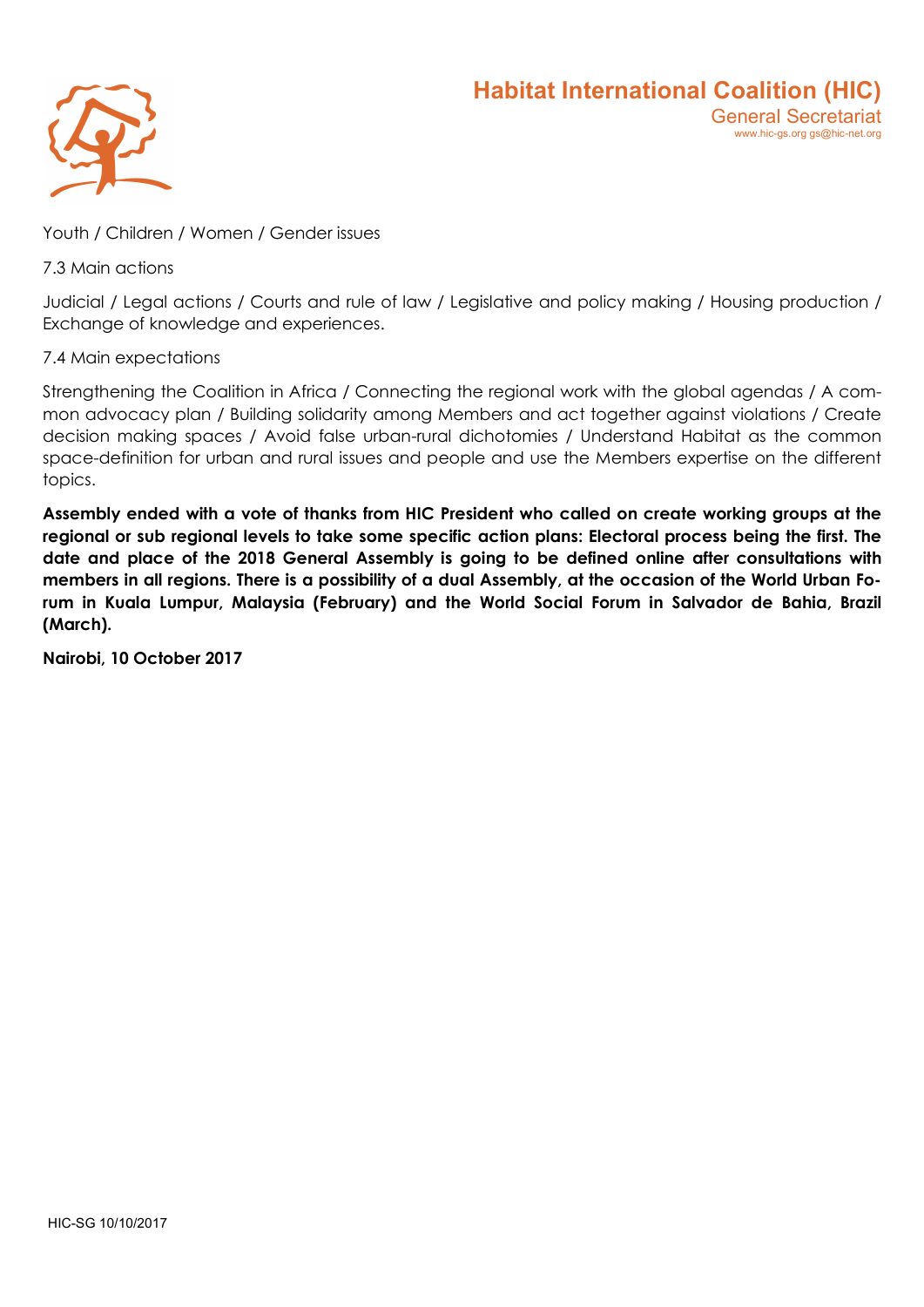

# Annex 1 Attendance list

| $N^{\circ}$ | <b>Participants Name</b>      | <b>Organization name</b>                                                                        | <b>Country</b>    | <b>Right to Proxy</b><br><b>Vote</b> |                                                        |
|-------------|-------------------------------|-------------------------------------------------------------------------------------------------|-------------------|--------------------------------------|--------------------------------------------------------|
| 1           | Yasser Abdelkader             | <b>HIC-HLRN</b>                                                                                 | Egypt             |                                      |                                                        |
| 2           | Lawrence O. Apiyo             | <b>Grassroots Trust</b>                                                                         | Kenya             |                                      |                                                        |
| 3           | Marie Bailloux                | <b>HIC-GS</b>                                                                                   | Chile             |                                      |                                                        |
| 4           | Eduard Cabré                  | Global Platform for the Right to the City                                                       | Spain             |                                      |                                                        |
| 5           | Allan Cain                    | Development Workshop Angola                                                                     | Angola            | X                                    | Development Work-<br>shop-Canada                       |
| 6           | Emmanuel Chungu               | Mizhipa Housing Cooperative Society                                                             | Zambia            | Χ                                    |                                                        |
| 7           | Stéphan Corriveau             | Canadian Housing & Renewal Associa-<br>tion                                                     | Canada            | X                                    | Rooftops Canada /<br>Abri International                |
| 8           | Irene Escorihuela             | Observatori DESC                                                                                | Spain             | X                                    | SUR Corporación de<br>Estudios Sociales y<br>Educación |
| 9           | Dominique Essono              | Réseau National Des Habitants                                                                   | Came-<br>roon     |                                      |                                                        |
| 10          | Jean Eudes Noumegne           | Fapefe                                                                                          | Came-<br>roon     | X                                    |                                                        |
| 11          | Alexandre Apsan Fre-<br>diani | The Bartlett Development Planning Unit                                                          | United<br>Kingdom | X                                    | <b>Building and Social</b><br>Housing Foundation       |
| 12          | Kuria Gathuru                 | Mazingira Institute                                                                             | Kenya             |                                      |                                                        |
| 13          | <b>Malick Gaye</b>            | Environnement et Développement du<br>Tiers - Monde                                              | Senegal           | X                                    |                                                        |
| 14          | Limota Goroso Giwa            | <b>Huairou Commission</b>                                                                       | Nigeria           |                                      |                                                        |
| 15          | Marie Huchzermeyer            | Centre for Urbanism and Built Environ-<br>ment Studies (CUBES) - University of<br>Witwatersrand | South<br>Africa   | X                                    |                                                        |
| 16          | <b>Hemsing Hurrynag</b>       | Development Indian Ocean Network                                                                | Mauritius         | X                                    |                                                        |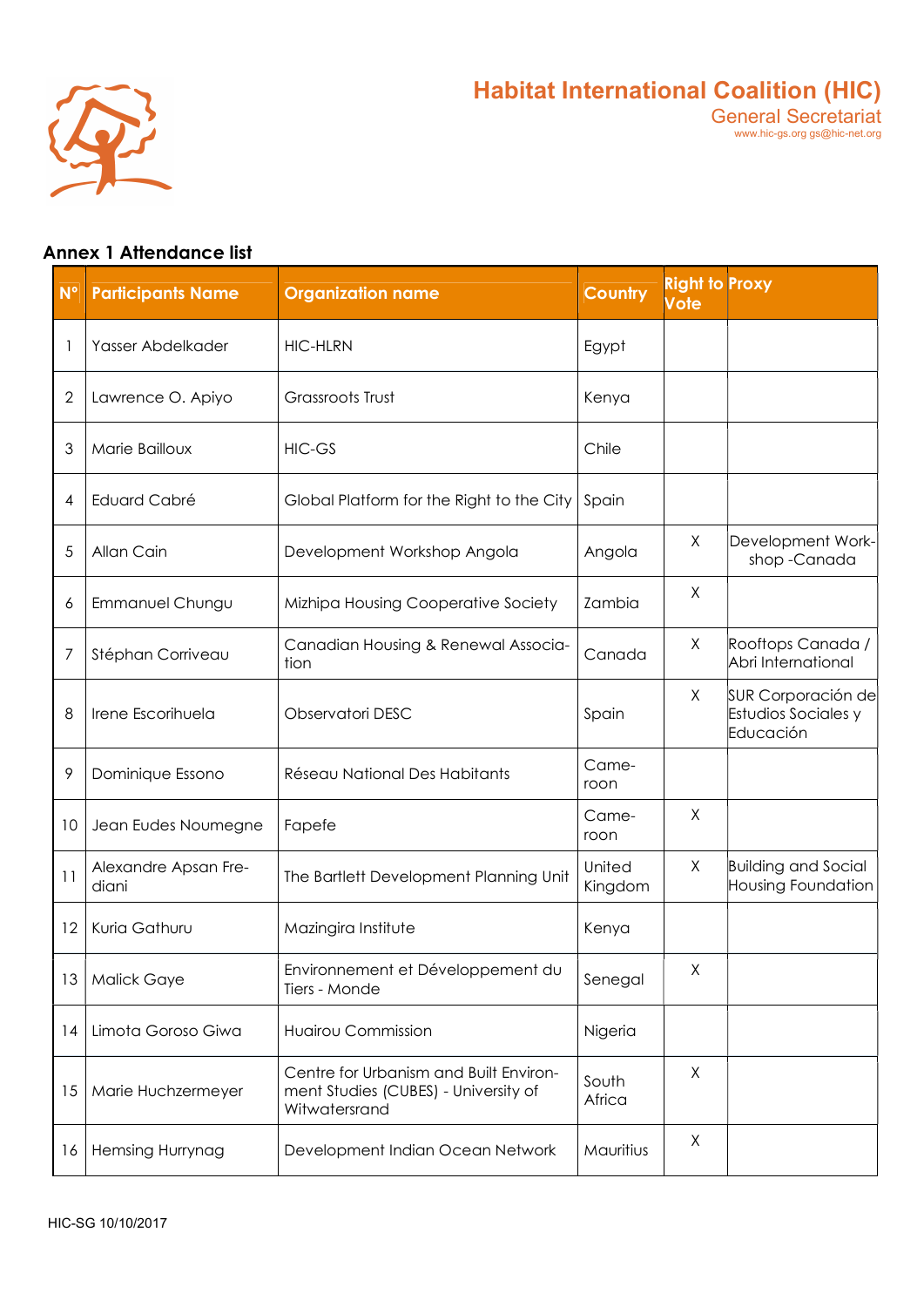

| 17 | Moussa Ka              | <b>Baraka</b>                          | Senegal         |   |  |
|----|------------------------|----------------------------------------|-----------------|---|--|
| 18 | Patrick Kamotho        | Muthurwa Housing Cooperative           | Kenya           |   |  |
| 19 | Aditja Kumar           | Development Action Group               | South<br>Africa | X |  |
| 20 | Davinder Lamba         | Mazingira Institute                    | Kenya           | X |  |
| 21 | Thelumusa Lembede      | Abahlali Basemjondolo                  | South<br>Africa |   |  |
| 22 | <b>Barbara Lipietz</b> | The Bartlett Development Planning Unit | France          |   |  |
| 23 | Ahmed Mansour          | <b>HIC-HLRN</b>                        | Egypt           |   |  |
| 24 | Olitter Mapheia        | Abahlali Basemjondolo                  | South<br>Africa |   |  |
| 25 | Susan Mbori            | Nairobi People Settlement Network      | Kenya           |   |  |
| 26 | Eliane Sylvie Mfomou   | Congeh                                 | Came-<br>roon   |   |  |
| 27 | Thapelo Mohapi         | Abahlali Basemjondolo                  | South<br>Africa |   |  |
| 28 | Patrick Mpeku          | Abahlali Basemjondolo                  | South<br>Africa |   |  |
| 29 | Emmanuel Mukubwa       | Shelter and Settlements Alternatives   | Uganda          | X |  |
|    | 30 Diana Mulala        | Nairobi People Settlement Network      | Kenya           |   |  |
| 31 | Lilian Muturi          | Muungano Kabete                        | Kenya           |   |  |
| 32 | Hiengine Mzobe         | Abahlali Basemjondolo                  | South<br>Africa |   |  |
| 33 | David Ngige Muguro     | Dajopenwaste Management                | Kenya           |   |  |
| 34 | Armand Nouwe           | Codas Caritas Douala                   | Came-<br>roon   |   |  |